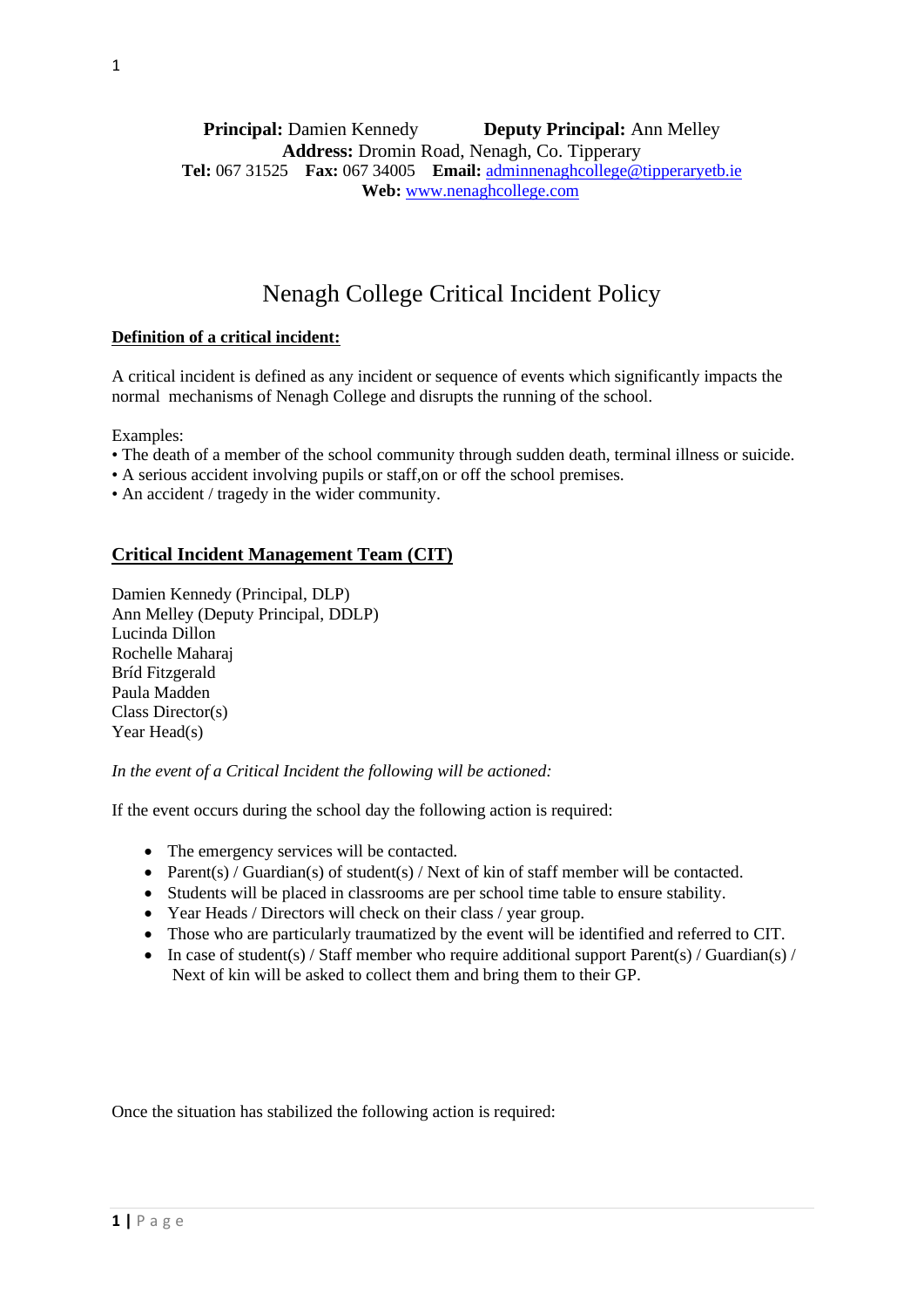## **SCHOOL:**

- 1. Convene the CIT.
- 2. Agree a statement of facts for staff, students, parents and the media.
- 3. School Office will handle all phone enquiries and ensure that a phone line remains open and available for enquiries.
- 4. Principal to deal with the media to confirm facts only.
- 5. Deputy Principal to organise the timetable to respond to the incident.

## **CIT will contact appropriate agencies:**

- ETB
- Emergency services
- Medical services
- NEPS
- Board of Management
- DES

*This list is not exhaustive*

## **Staff Briefing:**

- o Give an account of the facts.
- o Give an opportunity for staff to express their views and feelings.
- o Discuss how the facts will be shared with the students (There must be an agreed approach).
- o Outline the routine for the day.
- o Inform staff about which outside agencies have been contacted.
- o Identify vulnerable students / staff who may need additional support.

## **Inform Students:**

- Inform students of a critical incident in class groups.
- Give facts to help avoid speculation.
- Ask students to ask questions and express feelings.
- Help students to realize that emotions are natural and normal following a critical incident.

## **PARENTS/GUARDIANS:**

- The Principal or Deputy Principal will contact parents as soon as possible.
- Make a list of parents/guardians who have been contacted and those who still need to be told.
- Give parents/guardians relevant and factual information.
- Make meeting room available to students to meet their parent(s)/guardian(s).
- Text parent service to be used to state the facts and brief details of the incident.
- Message on school website, acknowledging that a critical incident has occurred.

## **First 24 Hours:**

- o Review the events of the first 24 hours.
- o Reconvene CIT
- o Decide arrangements for support meetings for parents/students/staff.
- o Decide on mechanisms for feedback from teachers on vulnerable students.